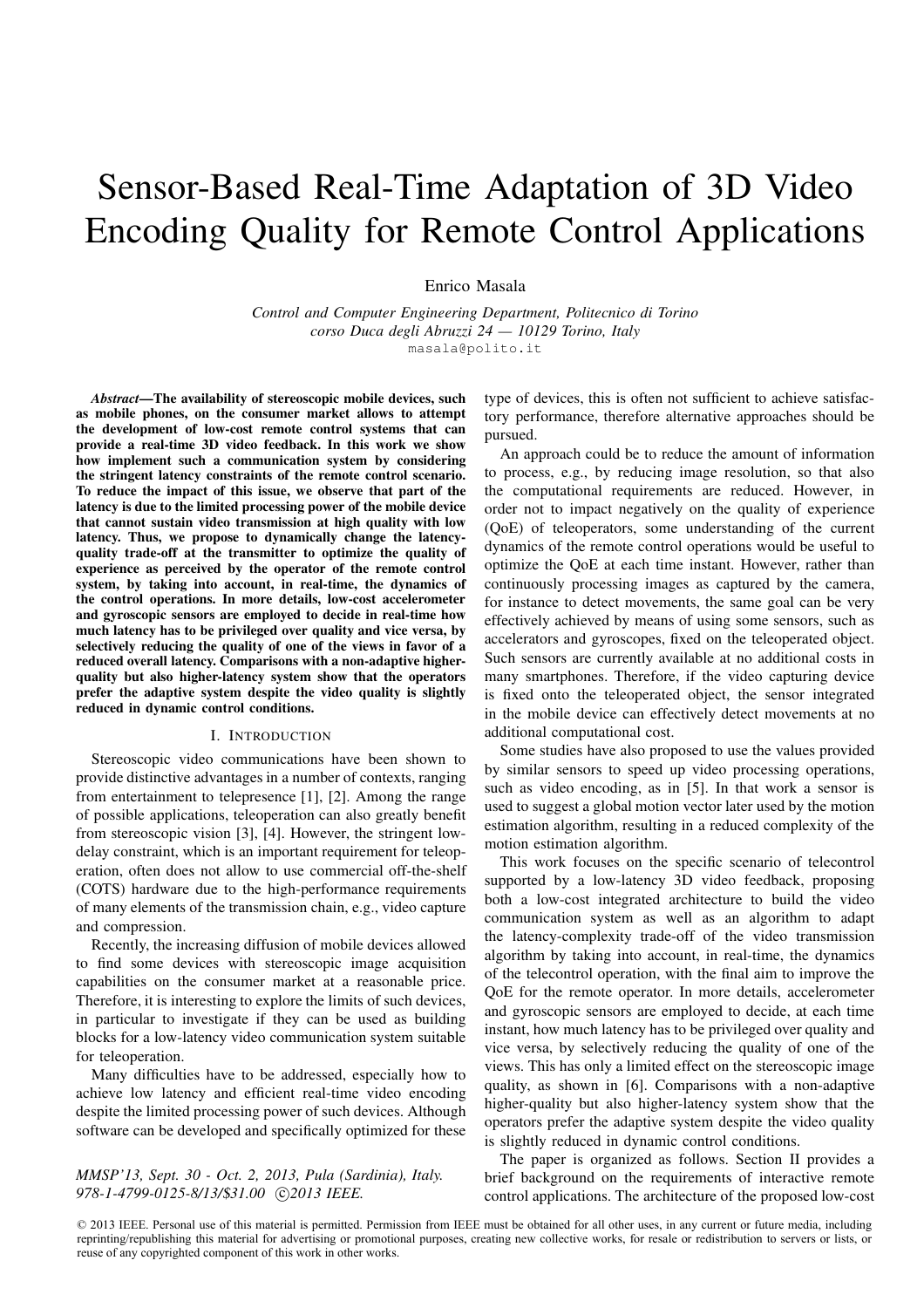3D video communication system is detailed in Sec. III, then Sec. IV presents the proposed adaptive algorithm to optimize the quality-latency trade-off. The simulation setup is described in Sec. V followed by results in in Sec. VI. Finally, conclusions are drawn in Sec. VII.

## II. REQUIREMENTS OF TELEOPERATION SCENARIOS

The considered teleoperation scenario relies on the availability of a low-latency video feedback to an operator to perform some tasks by means of remote controls. The digital video communication channel is typically separated from the control channel which is strongly dependent on the type of the remotecontrolled device.

An important QoE factor in remote control applications is the latency of the communication, since it directly impacts on the ability of the operator to interact effectively with the remote system. Latency must be low enough to allow proper reactions to events happening in the remote scenario. For instance, the danger of hitting obstacles should be perceived sufficiently in advance to be able to adjust the trajectory of the remote-controlled objects. Thus, in general the allowed latency also depends on the speed at which the remote-controlled objects move.

Communication robustness is also important. Specific video encoding strategies should be adopted to make the communication robust, since it is extremely annoying for the operator to experience distortion or even freezes of the video feedback even for short periods of time. In this context, differential encoding with motion compensation typically employed in video coding schemes can be problematic since it may lead to error propagation which can last over time. In addition, an approach based on differential encoding with motion compensation is also computationally complex for resource-limited devices. Although strategies to overcome this issue in interactive scenarios have been proposed [7], independent encoding of each image is often used in practical scenarios [8] since it presents very low computational complexity, high robustness and low latency at the same time. The main drawback is bandwidth demand. However, this requirement is compatible with many teleoperation scenarios where connectivity can be provided by local area networks (LAN) or wireless LAN communication technology. Examples include teleoperation where the operator is at a moderate distance from the controlled device, e.g., for safety or similar reasons.

# III. THE PROPOSED ARCHITECTURE OF THE LOW-COST 3D VIDEO FEEDBACK SYSTEM

## *A. General Structure*

Many consumer devices with video capture capabilities (e.g., mobile phones) exhibit low image acquisition latency, which is close to the requirements of a typical real-time remote control system. In addition, many mobile phones now run an operating system, e.g., Android [9], that allows to develop and run custom software on the device themselves. Therefore, a software can be written to acquire images, compress and send them by means of the network interface to a remote



Fig. 1. Block diagram of the 3D video communication system for real-time remote control.

receiver. Unfortunately, the limited processing power of the devices often imposes stringent constraint on the image quality since operations have to be carried out in real-time.

Nevertheless, we managed to build a low-cost, low-delay 3D video communication system by using commercial offthe-shelf (COTS) components and developing our custom transmitter and receiver software. The block diagram of such a system is shown in Fig.1. The main components are:

- Acquisition device: a mobile phone with 3D capabilities (HTC Evo 3D), which features a stereoscopic camera. The device is fixed on a telecontrolled object; in our experiments we used a radiocontrolled (RC) toy car.
- Encoder: our custom-developed software running on the mobile device, written partly in Java for Android and partly in C using the Java native code interface (JNI) in order to maximize the performance of the video compression routines, i.e., minimize encoding latency.
- Transmitter: the integrated 802.11 [10] module in the mobile phone is used to transmit data as packets to the receiver.
- Receiver: a standard 802.11 access point (AP), connected to a personal computer.
- Decoder: our custom-developed software running on a Linux PC, equipped with an Nvidia graphics board and the Nvidia 3D Vision Kit [11] to add 3D visualization capabilities.
- Visualization device: a 120-Hz monitor, and active shutter glasses synchronized with the PC by means of the infrared emitter of the 3D vision kit.

To simplify the development process of the client software, we choose to use the Nvidia Quadro 4000 graphic board [12] which provides hardware support for the stereoscopic extension of the OpenGL libraries [13], so that the hardware automatically synchronizes the glasses with the monitor without the need to explicitly interface the receiving software with the driver controlling the infrared emitter.

### *B. Latency and Frame Rate Issues*

All the previous elements in the transmission chain introduce a certain amount of latency. The stereoscopic camera of the HTC Evo 3D mobile phone is able to capture images at 30 frames per second (fps). Depending on the required image quality and resolution, our custom-made encoding software may not be able to encode and transmit it within 33 ms, i.e., the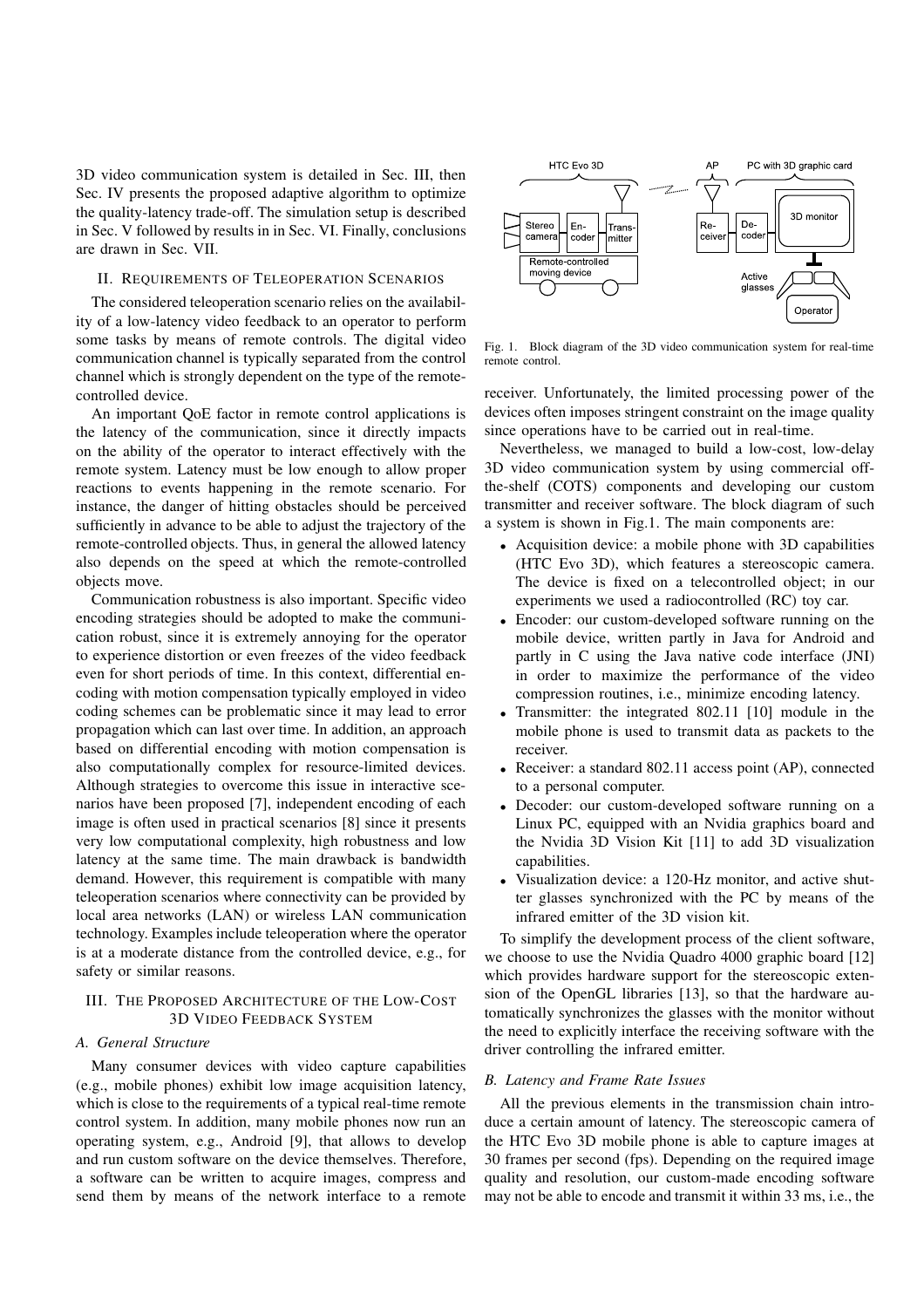

Fig. 2. Latency and frame rate at the receiver, when the time needed to encode data captured by the camera is lower than the camera frame rate (left) and vice versa (right). In the latter case some data from the camera is dropped. If encoding time varies over time the frame rate at the receiver is variable.

time budget available for processing the whole frame data at 30 fps. If more time is needed for encoding and transmission, some of the captured frames will be dropped at the transmitter, as shown in Fig. 2. In other words, latency due to encoding and transmission has a direct impact on the frame rate at the receiver. Therefore, by carefully adjusting the amount of time needed for encoding and transmission, e.g., by reducing image resolution, it is possible to change the latency of the whole system as well as the actual frame rate achieved at the receiver.

## *C. Video Encoding and Packetization Algorithm*

Due to the processing power limitations of the capture device, for the transmitter we adopted a coding scheme which relies on independent image encoding. The encoding algorithm relies on JPEG image encoding. It operates in the YCrCb color space with 4:2:0 chrominance subsampling, then it performs transform coding, quantization and entropy coding of the coefficients. However, a number of modifications with respect to the standard have been introduced to boost transmission efficiency on an 802.11 WLAN.

When a large number of packets are transmitted in an 802.11 network, the effective bandwidth tends to decrease due to the use of a contention-based medium access control (MAC) layer mechanism for wireless channel access. Moreover, MAC-level packet headers further decrease efficiency if data is split into small packets. Thus, the encoding algorithm has been designed to fill the packet payload as much as possible until reaching the maximum size imposed by the Ethernet standard, i.e., 1500 bytes including IP and UDP headers. However, for robustness purposes, the encoder always inserts an integer number of blocks in the packet, i.e., it never fragments blocks across packets. This allows to fully decode any received packet in case of loss of previous or subsequent packets.

From the implementation point of view, such an algorithm requires a roll-back mechanism when a threshold amount of encoded bits is reached in the encoding software. This feature is typically not provided by standard JPEG libraries whose interface only support encoding of a given number of macroblocks regardless of the resulting bit size. Moreover, header information which does not change over time (e.g., quantization tables) has been dropped to save bandwidth. Tables are hardcoded or transmitted out-of-band on a side channel before the low-latency video communication starts. In our prototype implementation the quantization parameter is decided in advance and fixed for the whole duration of the transmission, therefore quantization tables can be precomputed. To maximize execution efficiency, all image encoding routines have been written in C and they have been compiled for the target device (an ARM-based platform) as native code.

# IV. LOW-COMPLEXITY OPTIMIZATION OF THE QUALITY-LATENCY TRADE-OFF

Experimentally we measured that transmitting stereoscopic compressed image data with the proposed algorithm at the maximum resolution introduces an image encoding latency equal to about 200 ms, which is near the maximum tolerable latency for real-time remote control operations.

However, in static conditions, e.g., when evaluating the situation without moving the telecontrolled device, this latency may be reasonable, especially considering the high quality of the video feedback presented to the user.

When the operator starts moving the telecontrolled device, lower latency is needed, especially as moving speed increases. Otherwise, the operator may be limited in the operating speed. This would negatively affect the QoE. Therefore, we propose to detect the movement conditions and to adapt the latency of the system, in real-time, to the dynamics of the control operation. This can be done at the expense of image quality, since coding a smaller resolution image is less computationally demanding.

Detecting the remote operation dynamics by means of image analysis would be possible in principle, but this would demand significant computational power to the mobile device to analyze the image content. In addition, these operations would be carried out at the expense of the computational power available for the video coding algorithm, which is already a critical resource in the proposed low-cost setup.

Therefore we employed an alternative approach. Since the mobile phone that captures the video is fixed onto the telecontrolled object, we relied on the presence of two sensors inside the mobile device to determine the current dynamics of the remote operation. In particular, the accelerometer and the gyro-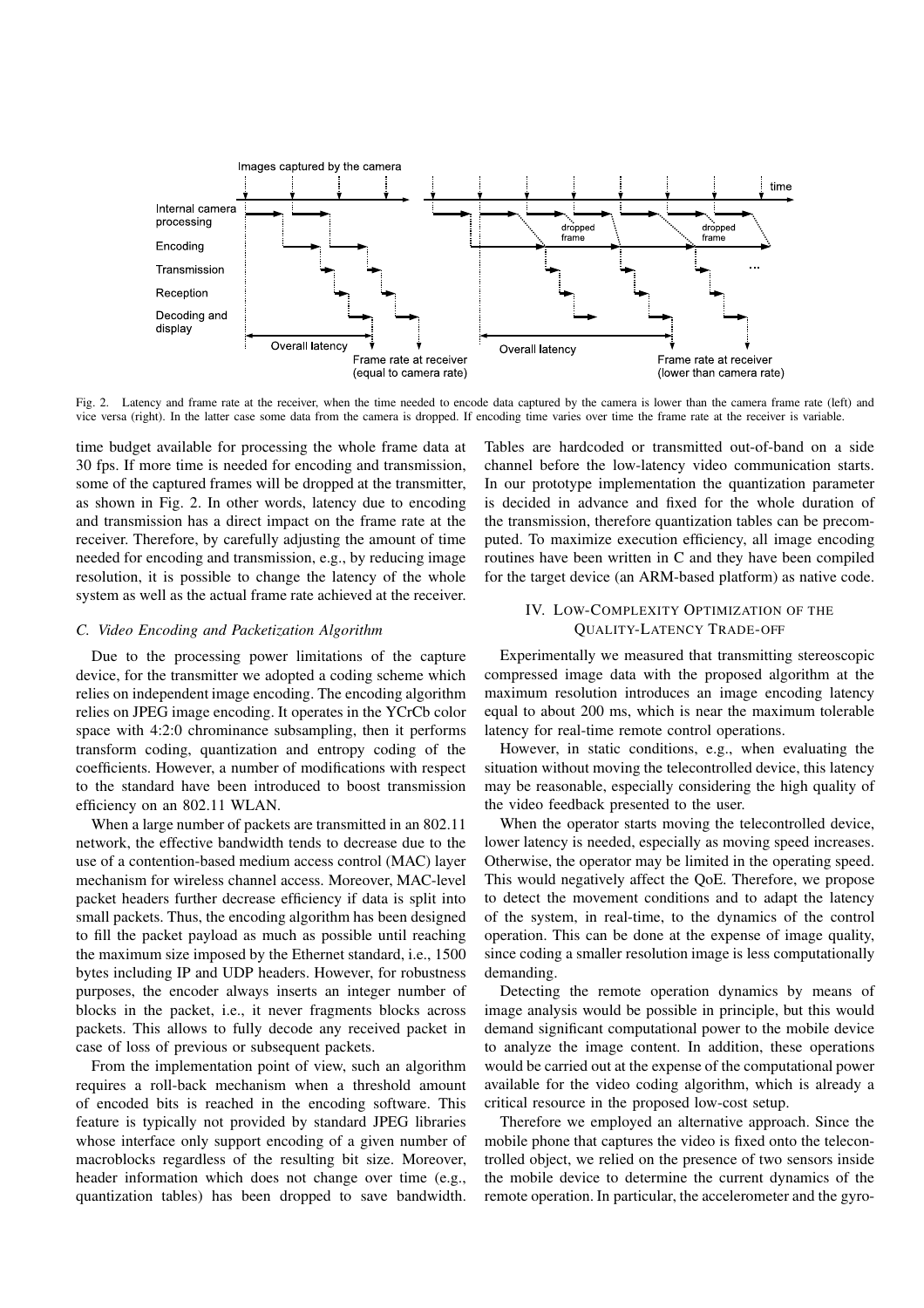

Fig. 3. The alignment experiment: first the remote operator align the glass under the ball, then the wire that suspends the ball is released to check if the ball falls inside the glass or not.

scope have been used to compute the linear acceleration of the device. More technically, linear acceleration is determined by the fusion of the values provided by the accelerometer and the gyroscope, which is performed directly by routines integrated in the Android operating system. The gyroscopic information is needed to correctly subtract the gravity acceleration vector from the measures coming from the accelerometer.

The linear acceleration value is used to determine if movements are taking place or not, by means of a threshold value. If acceleration is greater, it is assumed that vibrations due to movements are its cause. In this case, the resolution of the right image is reduced so that the latency due to the encoding of the left and right image is reduced to a level comparable with the latency imposed by coding the left image only.

In such a way the responsiveness of the video feedback is improved, and the quality of the stereoscopic image is not reduced excessively. In fact, the work in [6] showed that the spatial resolution of one of the two images in a stereoscopic pair can be reduced to some extent without significantly affecting both image quality and depth perception. However, if the resolution is strongly reduced, some quality decrease will be perceived, therefore a good trade-off point must be found so that the quality reduction, if present, is reasonably compensated by the lower latency of the video feedback which has positive effects on the perceived QoE.

Note that the sensors integrated with the mobile phone often provide noisy values, probably due to the fact they are cheap and they are used in applications, such as video games, where precision has only limited importance. Nevertheless, in our experiments their values have been shown to be reliable enough for our aims.

Finally, note that, due to the use of mechanical sensors, only movements of objects mechanically connected to the sensor can be promptly detected and communication latency correspondingly reduced. Although this approach may not be suitable for all possible telecontrol scenarios, we believe that it is still reasonable if the sensor is fixed on the telecontrolled part, so that the occurrence of not immediately detected movements is limited to the case in which the telecontrolled part is in a static state.



Fig. 4. Picture of the prototype in an experimental setup.

### V. SIMULATION SETUP

We setup a remote control experiment in order to test the effectiveness of the proposed adaptive system. More specifically, the experiment consists in a remote operator, looking at the 3D video feedback, which is required to align a glass, fixed on a RC toy car, under a suspended static ball, so that if the ball is dropped it would fall into the glass. Fig. 3 illustrates the experiment. A picture of the prototype used for the experiments is shown in Fig. 4. Due to the position of the stereoscopic camera axis the correct depth alignment can be achieved only when the depth perception is good. Fig. 5 shows a sample image captured from the camera. The stereoscopic image has been converted to a red-cyan anaglyph for printing purposes. Remote operators are also asked to perform the alignment in the least possible time, thus forcing them to move very frequently to achieve the goal as fast as possible.

We considered two cases. In the first one, the system is configured to always transmit both the left and the right side image to the receiver, therefore the latency-quality trade-off has been fixed in this scenario, as well as the frame rate which depends on the encoding and transmission latency, as explained in Sec. III-B.

In the second one, the sensor-based adaptive transmission feature is enabled, therefore when the operator is moving the RC toy car the latency of the system is reduced, as well as the quality of the right-side image. However, it is expected that the presence of movement in the video as well as the quality reduction affecting only one of the two images mitigate the negative effects. Note that in this second case the video frame



Fig. 5. Sample stereoscopic image captured during the remote control experiment. Converted to red-cyan anaglyph for printing purposes.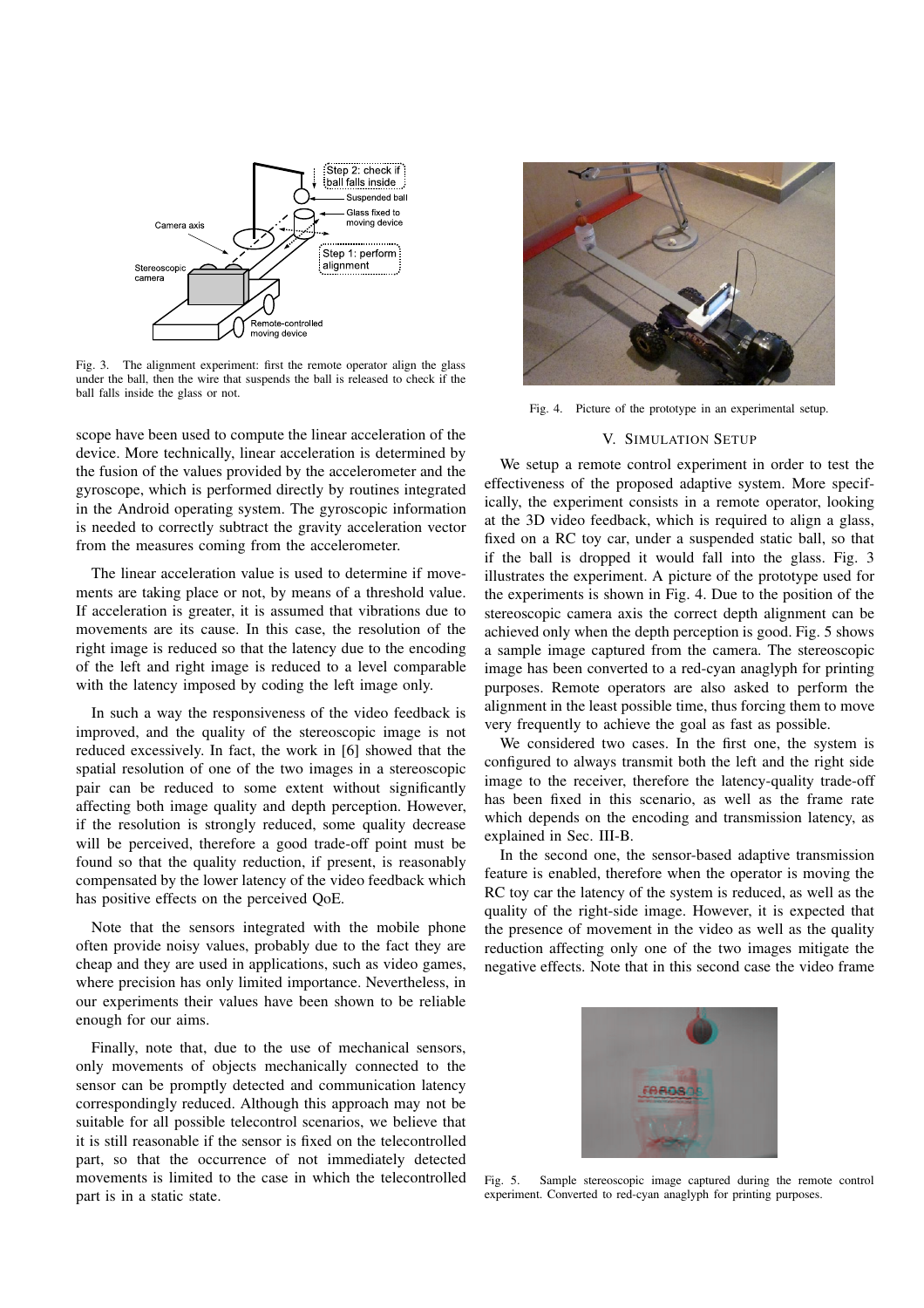

Fig. 6. Sample of acceleration values as a function of time in two different operating conditions: static and moving.



Fig. 7. Histogram of the acceleration values in two different operating conditions: static and moving.

rate is variable, i.e., it is lower with higher quality images and higher with lower quality images, as explained in Sec. III-B. The quantization parameter is always the same in both cases.

The responsiveness of the sensors has also been evaluated. In all our experiments, the acceleration variations have always been detected fast enough so that the acceleration increase is detected before that movement can be perceived from the video. This has been experimentally verified by transmitting the acceleration values within the same packets of the video frames, logging the uncompressed video sequence to a file and checking the sensor values when the movement started to be perceived in the video sequence.

# VI. RESULTS

## *A. Sensor Characteristics*

Fig. 6 shows a sample of linear acceleration values as a function of time in different conditions, i.e., static and moving. The sensors have been configured to provide new values at least as every 33 ms, i.e., the time corresponding to the camera frame rate. The graph shows that the two conditions can be easily distinguished by means of a threshold mechanism, as it is also confirmed by a histogram plot shown in Fig. 7. From both figures, in our setup a good threshold value to distinguish between the static and moving conditions appears to be about  $0.5 \text{ m/s}^2$ .

Note that the non-zero value in static conditions is probably due to the fact that there are a number of small vibrations onboard the RC toy car which are present also in static conditions, e.g., due to the cooling fan for the power electronic components that directly drive the actuators of wheels and steering.



Fig. 8. Frames per seconds as a function of the image resolution depending on the resolution at which left and right frames are transmitted.

#### *B. Video quality and Remote Control Performance*

Fig. 8 shows the frame rate that can be achieved for different image resolutions when both left and right images are sent. When the image resolution is high, the latency introduced by the encoding process is high, therefore the average frame rate is low, as explained in Sec. III-B and shown in Fig. 2, despite the camera continuously captures data at 30 fps. The overall latency of the system typically ranges between 150 and 250 ms.

If the resolution of the right image is reduced the latency of the encoding process decreases, thus the overall latency of the 3D video feedback system decreases and at the same time the frame rate experienced at the receiver increases. Fig. 8 shows that, if the right image is not processed at all, for the case of high resolution it is possible to nearly double the frame rate (e.g. from about 5 to about 10 fps). If the resolution is low the frame rate is already high since it is possible to encode the image fast enough to provide approximately real-time performance, therefore the performance gap between the two cases is much lower. The achieved value is slightly lower than the camera frame rate since the operating system of the mobile phone does not provide real-time services, hence occasionally video encoding routines are delayed by the scheduler.

The middle curve in Fig. 8 shows that, when the resolution of the right image (horizontal and vertical) is reduced at 1/3 of the left one, the frame rate is increased and latency is consequently reduced. The value 1/3 has been chosen experimentally as a good compromise between increased performance due to the reduced amount of data to compress, which results in up to 40 ms latency decrease, and the overall quality reduction of the stereoscopic picture. Lower reduction values do not provide significant latency improvements while higher values excessively deteriorates video quality. Therefore, the system switches the between full and reduced (1/3) resolution cases in real-time depending on the value provided by the accelerometer sensor.

The image quality reduction corresponding to various resolutions reductions are shown in Fig. 9 and 10 for a sample image (Fig. 5) of our test scenario. However, it must be noted that these values refers to only one of the two images of the stereoscopic pair, therefore they are shown as a reference value for completeness but they cannot be used to directly infer the